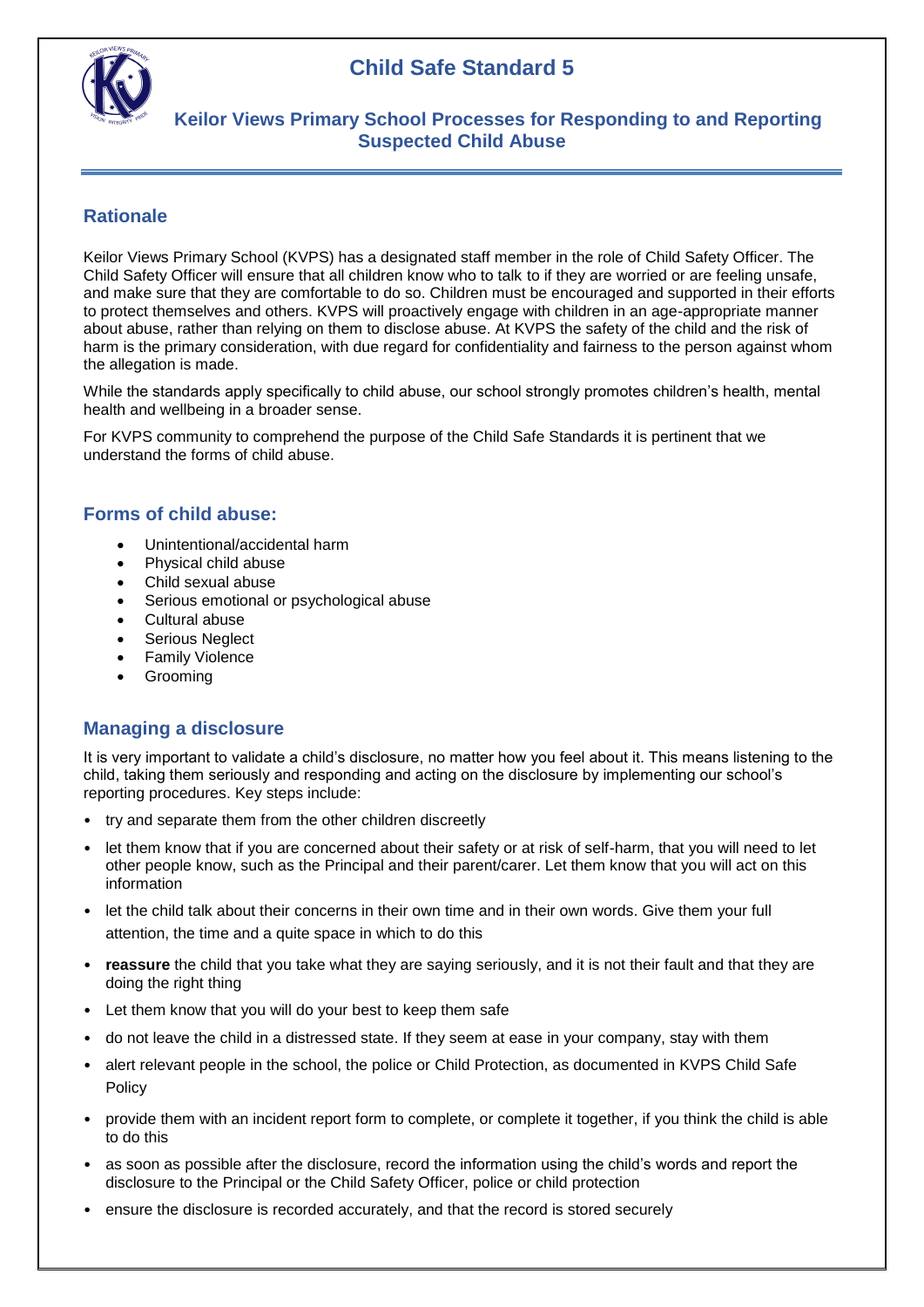

 **Keilor Views Primary School Processes for Responding to and Reporting Suspected Child Abuse**

- contact the child's parents to let them know (other than if the disclosure related to abuse within the family)
- assist the child and their family to access appropriate support for the child, such as counselling
- let the child and their family know about steps the school is taking, such as an investigation, and any resulting action, such as changes to policy or procedures

#### **If a parent/carer says their child has been abused in the school or raises a concern:**

- explain that KVPS has processes to ensure all abuse allegations are taken very seriously
- ask about the wellbeing of the child
- allow the parent/carer to talk through the incident in their own words
- advise the parent/carer that notes will be taken during the discussion to capture all details
- explain to them the information may need to be repeated to authorities or others, such as the Principal or Child Safety Officer, the police or Child Protection
- do not make promises at this early stage, except that you will do your best to keep the child safe
- provide them with an incident report form to complete, or complete it together
- ask them what action they would like to take and advise them of what the immediate next steps will be

At KVPS we record any child safety complaints, disclosures or breaches of the Code of Conduct and store the records in accordance with security and privacy requirements. KVPS keeps a record of action taken, any internal investigations and any reports made to statutory authorities or professional bodies.

#### **What concerns should be reported?**

Concerns about the safety and wellbeing of children can range from an uncomfortable feeling through to a direct observation or a disclosure by a child. People are encouraged to speak to someone and be proactive rather than wait until it is too late. Staff need to be aware of their duty of care to children and of their legal responsibilities.

Examples of child safety concerns include:

- concerns about a physical environment that may pose a risk to children (this includes health and hygiene issues)
- inappropriate or special relationships developing between any individual involved in this school and children
- breaches of the Staff Code of Conduct, particularly if they are persistent
- feelings of discomfort about interactions between a child any individual involved in this school
- suspicions or beliefs that children are at risk of harm
- observations of concerning changes in behaviour
- children's disclosures of abuse or harm, which must be reported to Child Protection or the police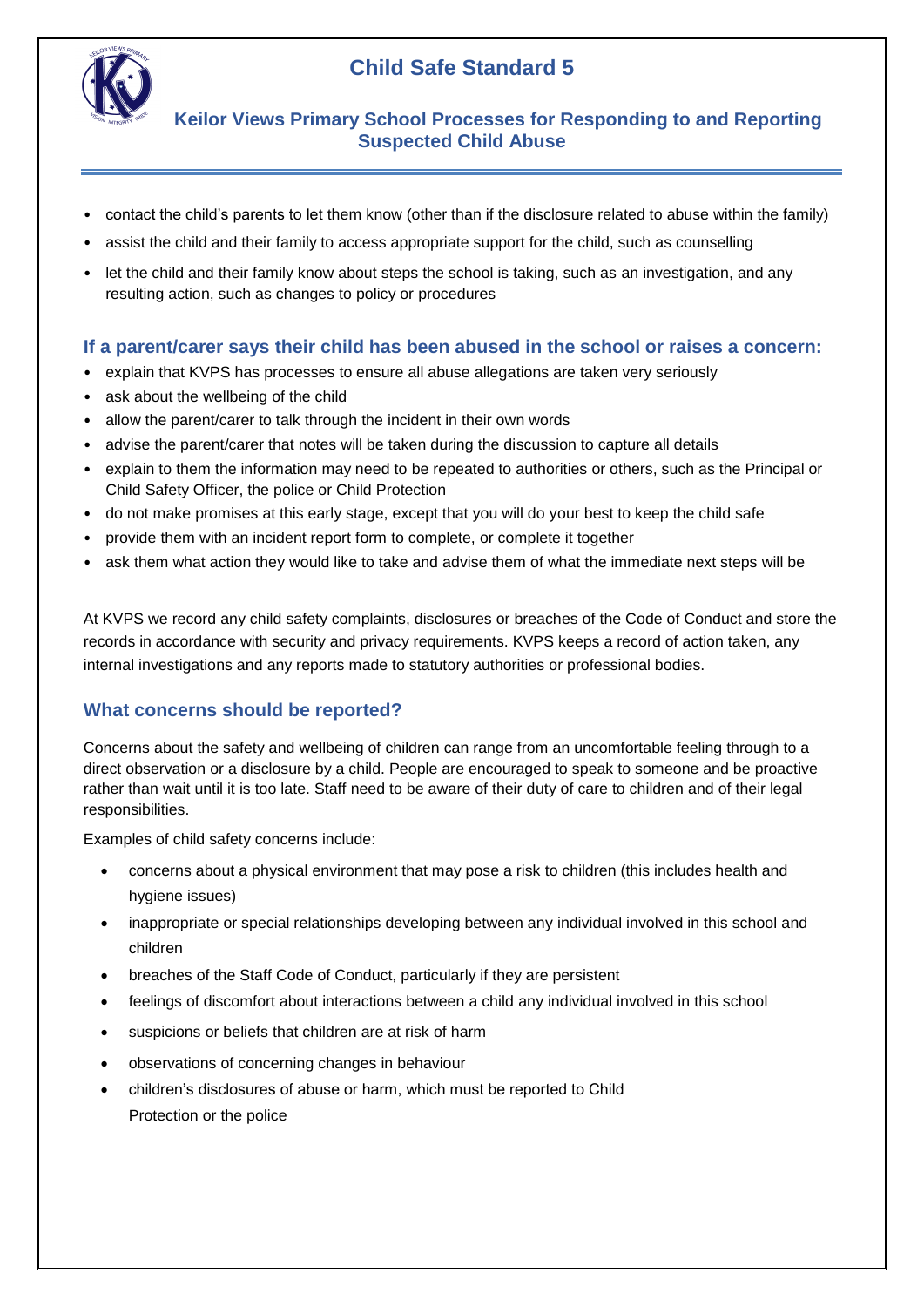

# **Keilor Views Primary School Processes for Responding to and Reporting Suspected Child Abuse**

# **When should concerns be reported to the police?**

Physical or sexual abuse of children is a crime and must be reported to the police.

# **If a child is in imminent or immediate danger, call 000 immediately.**

### **When should concerns be reported to Child Protection?**

Anyone may make a report to Child Protection if they believe, on reasonable grounds, that a child is in need of protection.

Child Protection is part of the Victorian Department of Health and Human Services. It provides child-centred, family-focused services to protect children and young people from significant harm caused by abuse or neglect within the family. It also aims to ensure that children and young people receive services to deal with the impact of abuse and neglect on their wellbeing and development. It is the Child Protection practitioner's job to investigate significant harm.

### **How to make a report?**

To make a report of child abuse, contact your regional Child Protection Office as soon as possible. Contact number is **1300 664 977**.You can also call **13 1278** for after-hours notifications.

### **Legal responsibilities to report child abuse.**

While the child safe standards focus on organisations such as our school, every adult who reasonably believes that a child has been abused, whether in their school or not, has an obligation to report that belief to authorities.

While failure to disclose only covers child sexual abuse, all adults should report other forms of child abuse to authorities. Failure to disclose does not change mandatory reporting responsibilities.

*Mandatory reporters* Doctors, nurses, midwives, teachers and school principals, police, youth workers, social workers and psychologists are mandatory reporters under the *Children, Youth and Families Act 2005***.** 

If they believe on reasonable grounds that a child is in need of protection from physical injury or sexual abuse they must report to Child Protection.

As long as a report is made in good faith, the report is not unprofessional conduct or a breach of professional ethics and the reporter cannot be held legally liable. Confidentiality is provided for reporters in the Children, Youth and Families Act, and prevents the disclosure of the name or any information likely to lead to the identification of a person who has made a report in accordance with the legislation except in very specific circumstances.

Refer to

- **Failure to Disclose, Failure to Protect and Grooming Criminal Offences.**
- **The Reporting Process is Regulated by FOUR CRITICAL ACTIONS FOR SCHOOLS Responding to Incidents, Disclosures and Suspicions of Child Abuse**
- **Identifying and Responding to All Forms of Abuse in Victorian Schools Documents**